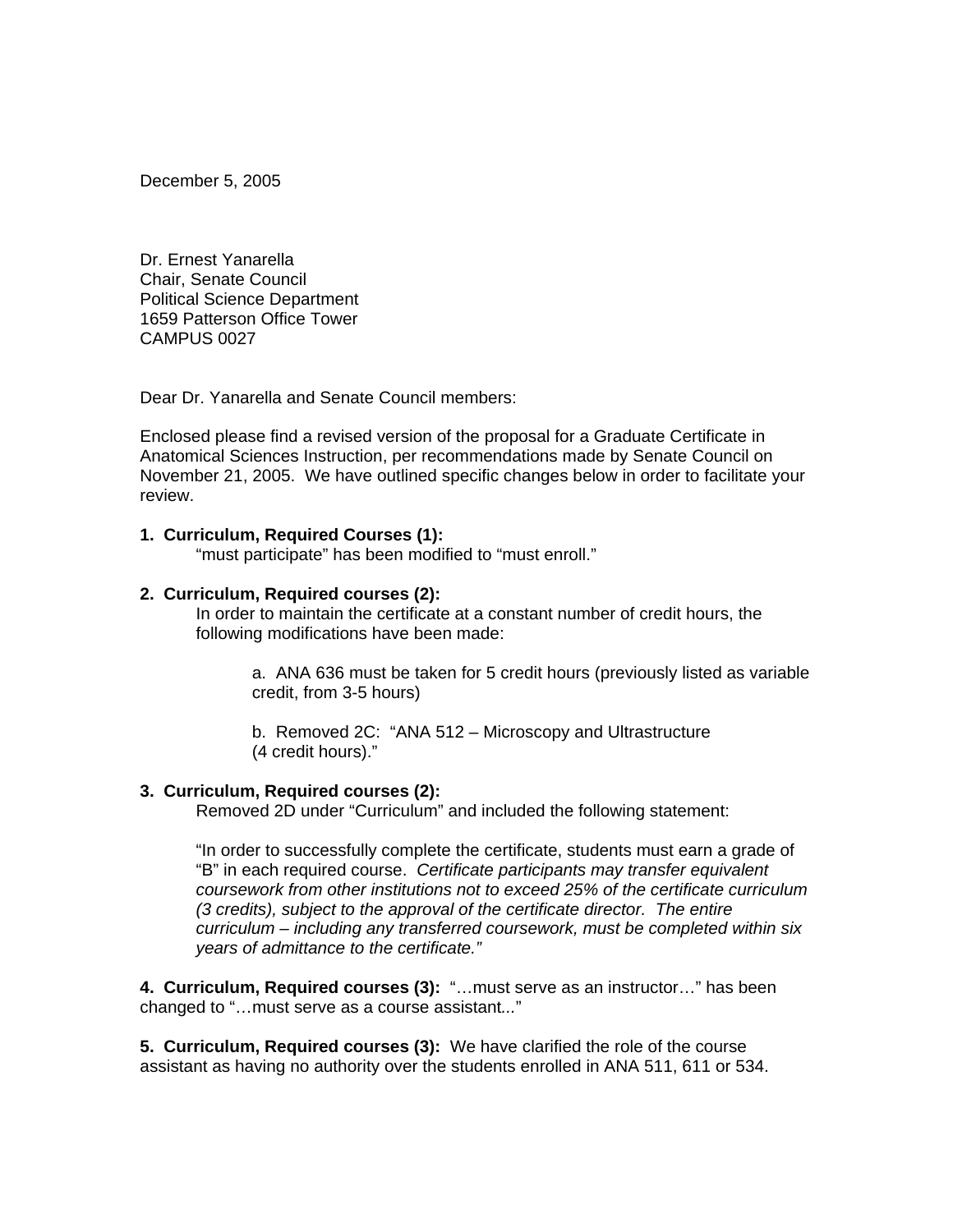**6. Curriculum, Required courses (3):** Students will enroll for their practicum experience in ANA 503 INDEPENDENT WORK IN ANATOMY. Course description: Reading and laboratory work in a defined area of anatomy are carried out under the direct supervision of one staff member. Hours of discussion and laboratory work by individual arrangement. Prereq: An introductory course in biology, zoology, or botany and consent of instructor.

**7. Curriculum, Required courses:** The Anatomical sciences journal club (ANA 600) has been annotated as (4) under required courses.

#### **8. Curriculum**: **Requirements for certificate completion have been outlined in the last paragraph of this section.**

In order to successfully complete the certificate, students must earn a grade of "B" in each required course. Certificate participants may transfer equivalent coursework from other institutions not to exceed 25% of the certificate curriculum (3 credits), subject to the approval of the certificate director. The entire curriculum – including any transferred coursework, must be completed within six years of admittance to the certificate.

#### **9. Page 4: Admissions Requirements, first bullet point:**

the term "program" has been deleted.

#### **10. Page 4: Post-baccalaureate Students**

Included the following statement:

"No more than 9 credit hours from post-baccalaureate coursework is transferable to a graduate program."

Thank you for your reconsideration of this certificate proposal and please do not hesitate to contact either of us if you have any questions or concerns.

Sincerely,

Douglas J. Gould MN 208 Chandler Medical Center Department of Anatomy and Neurobiology, 0298 (859) 323-5484 djgould@uky.edu

Jennifer Brueckner MN 224 Chandler Medical Center Department of Anatomy and Neurobiology, 0298 (859) 323-3780 jbrueck@uky.edu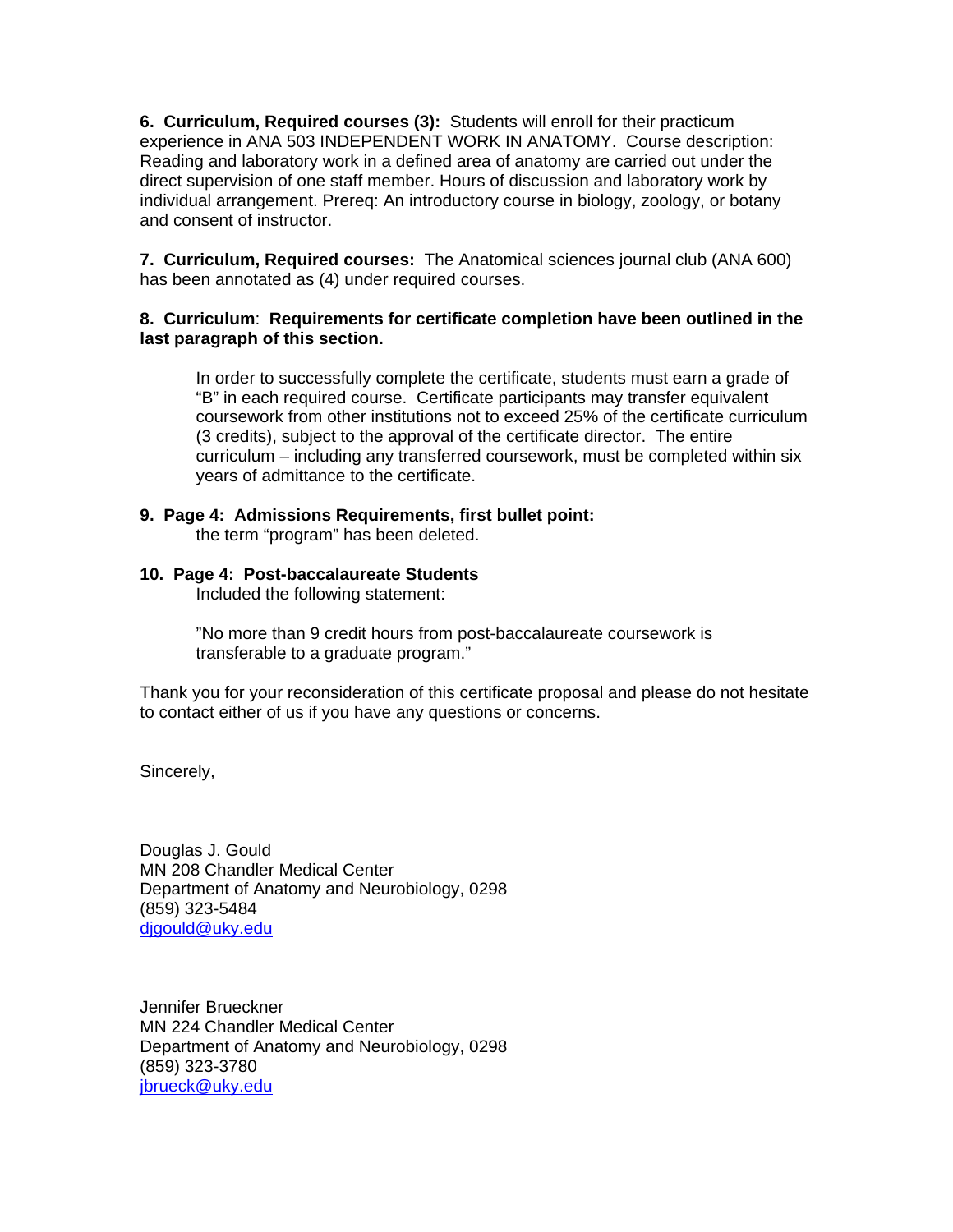#### **Overview**

The graduate certificate in anatomical sciences instruction will provide a coherent, integrated approach to helping graduate students, postdoctoral scholars, residents and others develop and document the skills needed in order to effectively teach the anatomical sciences.

This 12-credit-hour Certificate, including a required 3-credit-hour supervised practicum experience, provides basic competency in graduate-level anatomical sciences instruction and provides participants with documentation of their abilities. The Certificate is to be accessible to participants from a wide range of disciplines and backgrounds and will provide practical, hands-on anatomy coursework and instructional mentoring.

The Certificate will produce graduates who are highly competitive in the job market, as the numbers of individuals able to provide graduate-level instruction in the anatomical sciences is well-below crisis level.

Participants who are pursuing graduate degrees may apply for admission to the Certificate early in their course of graduate studies.

Graduate Certificate Associates:

 Douglas J. Gould, Ph.D. Jennifer Brueckner, Ph.D. Brian MacPherson, Ph.D. Pam Stein, D.M.D. Anna Keller, Ph.D.

Graduate Certificate Director:

Douglas J. Gould, Ph.D. (subject to appointment by the Dean of the Graduate School) Associate Professor; Anatomy and Neurobiology Full member of the Graduate Faculty MN 208 Chandler Medical Center Department of Anatomy & Neurobiology (859) 323-5484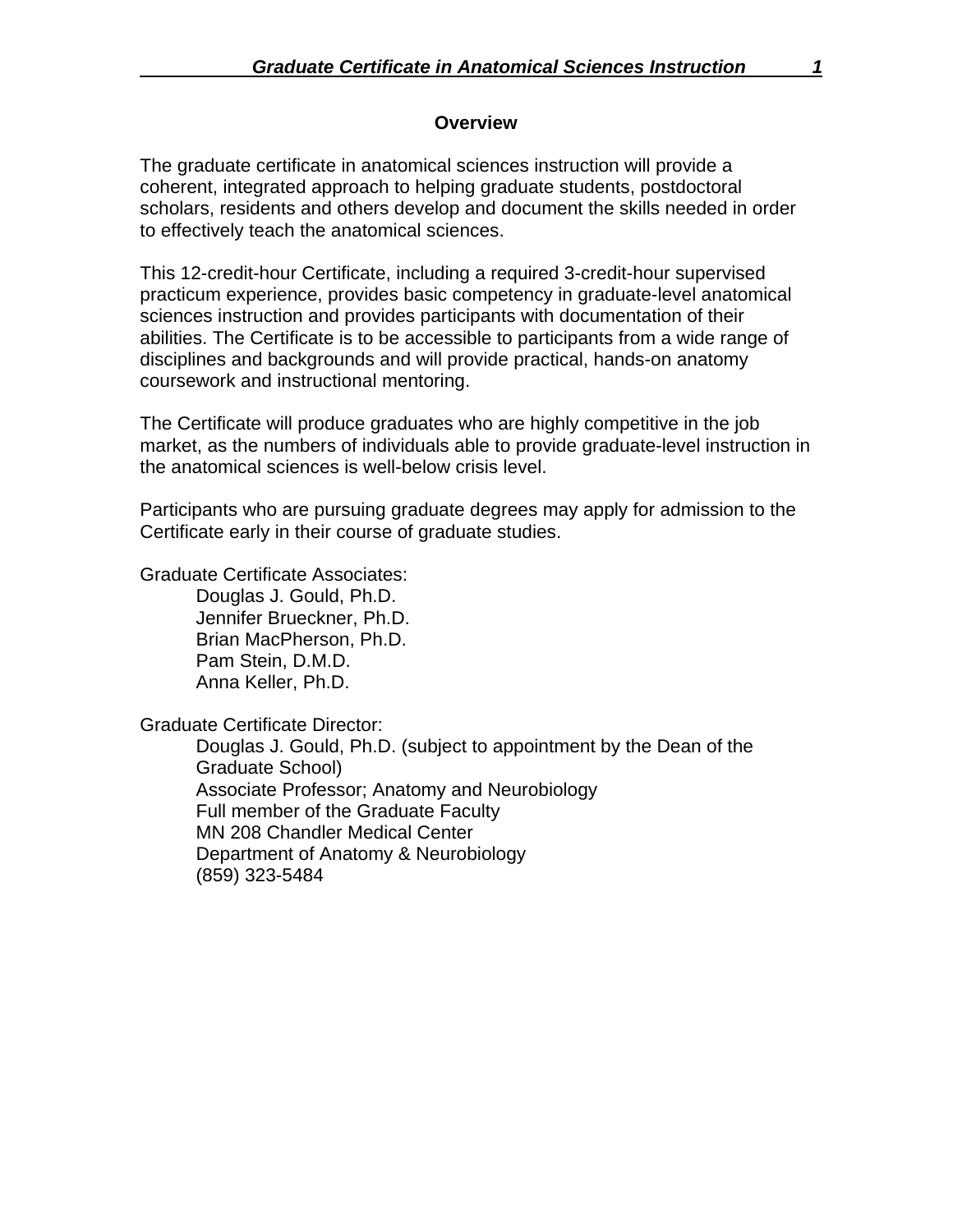### **Benefits**

### **For Participants**

- Provide documentation of educational accomplishment and ability.
- Provides practical development of skills and resources necessary for a career involving anatomical sciences instruction.

## **For Department**

- Assist with the paucity of qualified teaching faculty in anatomy courses.
- Improve the job placement for our graduates.
- Provide recognition for graduate student professional development in teaching-related efforts.
- Provide recognition for faculty members participating in the certificate program.
- Provide additional resources and avenues for TA development.

# **For the University of Kentucky**

- Improve undergraduate, graduate and professional student instruction.
- Demonstrate the institution's commitment to student development and preparedness in areas of need.
- Enhance our reputation as a progressive university that offers novel programs and experiences for students and faculty.
- Strengthen UK's reputation as an institution that fosters quality instruction.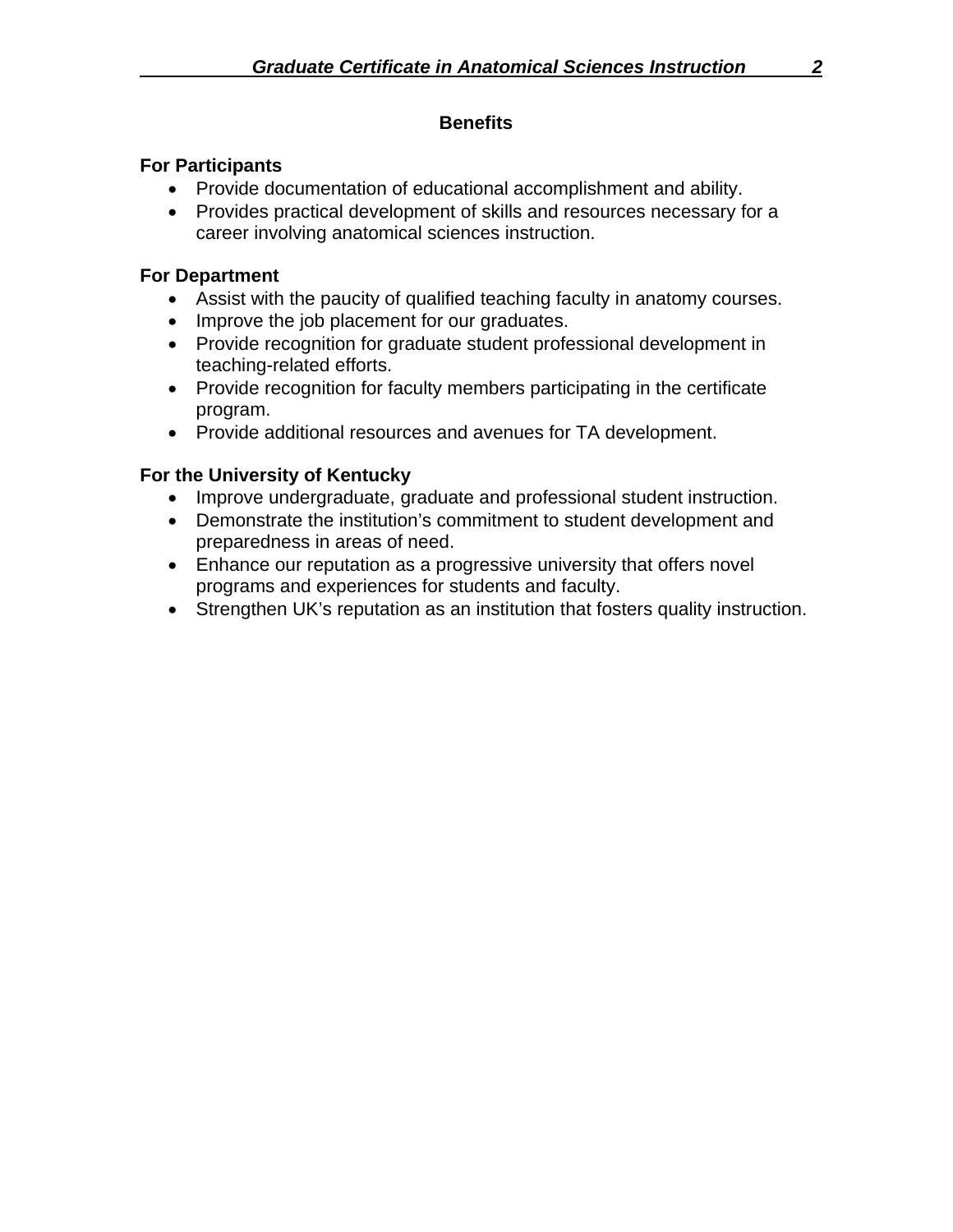#### **Curriculum**

**Objectives** 

- Prepare recipients for a successful career in teaching the anatomical sciences (gross anatomy, histology, neuroscience and/or embryology).
- Provide recipients with a broad understanding of the interrelationship of the anatomical scientific disciplines.
- Provide recipients with a form of validation of their anatomical sciences teaching experience.
- Encourage recipients to develop a professional teaching philosophy and portfolio.

*The course coordinators of all courses listed below have been contacted and will permit certificate program participants to enroll in their respective courses.* 

Required Courses – 12 credits

- 1. **All participants must enroll in the course entitled "Educational Strategies in the Anatomical Sciences":** (ANA 609), 3 credit hours (Gould and Brueckner)
- 2. **All participants must enroll in** *one* **graduate level anatomical sciences course** 
	- a. ANA 611 or 511 Graduate level gross anatomy course: 5 credit hours (MacPherson and Maley)
	- b. ANA 636 Advanced neuroanatomy: 5 credit hours (Keller)
- 3. **All participants must serve as a course assistant for one of the courses listed above (2a or b) or for ANA 534 (Dental Gross Anatomy).** Students will register for ANA 503, Independent work in Anatomy, 3 credit hours (Gould) for their teaching practicum experience. Course assistants will serve a strictly pedagogical role in the classroom and laboratory (they will have no authority to evaluate or grade the students).
- 4. **All participants must enroll in the Anatomical Sciences Teaching Journal club (ANA 600):** 1 credit hour. This course will be offered every semester and may be taken at any time during the certificate curriculum.

In order to successfully complete the certificate, students must earn a grade of "B" in each required course. Certificate participants may transfer equivalent coursework from other institutions not to exceed 25% of the certificate curriculum (3 credits), subject to the approval of the certificate director. The entire curriculum – including any transferred coursework, must be completed within six years of admittance to the certificate.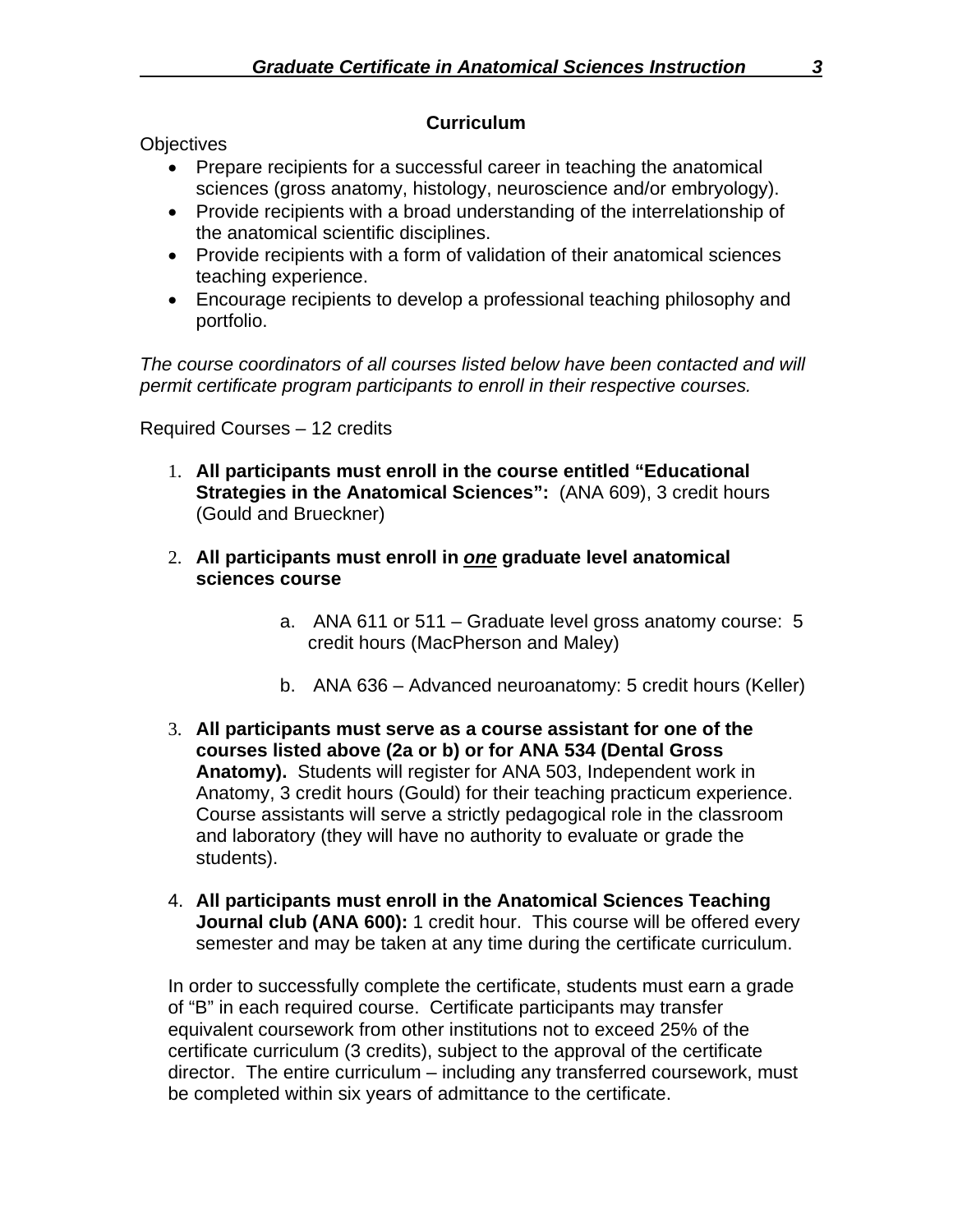## **Admission Requirements and Application Procedure**

Satisfy the minimum Graduate School requirements for certificate admission:

- The minimum Graduate School requirements for admission to this certificate are the same as those in effect for Post-baccalaureate status (see below). Students who already are or will be enrolled in a degree program, or those who simply apply for Post-baccalaureate (non-degree) status in order to complete the certificate, are eligible to apply for admission.
- Applicants for admission to a graduate certificate must be approved for admission by the certificate Director, who shall notify the Graduate School in writing of the student's admission. A student should apply and be admitted to the graduate certificate prior to taking any classes that will be counted towards completion of the certificate.

*Admission to or award of a graduate certificate does not guarantee admission to a degree program in the same or any other discipline.* 

*The Graduate Certificate in Anatomical Sciences Instruction may limit admissions so that the faculty and other resources available to the curriculum are not overwhelmed.* 

### **Post-baccalaureate Students**:

An application for admission to the Graduate School as a post-baccalaureate graduate student should be filed in the Admissions Office at least two weeks in advance of the registration date for the term in which the student plans to enroll. An original or a photocopy of a transcript showing an awarded bachelors degree must accompany the application. An overall minimum undergraduate grade point average of 2.5 is required by the Graduate School for admission.

Post-baccalaureate students may take graduate courses for graduate credit. Permission to enter any graduate class as a post-baccalaureate student will be granted only if the student meets the prerequisites for that course and if space is available.

A post-baccalaureate student who later wishes to apply to enter a degreegranting graduate program must have a minimum of a 3.0 grade point average on all graduate course work and a minimum of a 2.75 on all undergraduate course work. No more than 9 credit hours from post-baccalaureate coursework is transferable to a graduate program. A standard application form or written notice requesting consideration for admission to a specific program and stating the term for which enrollment is desired must be presented to the Graduate School.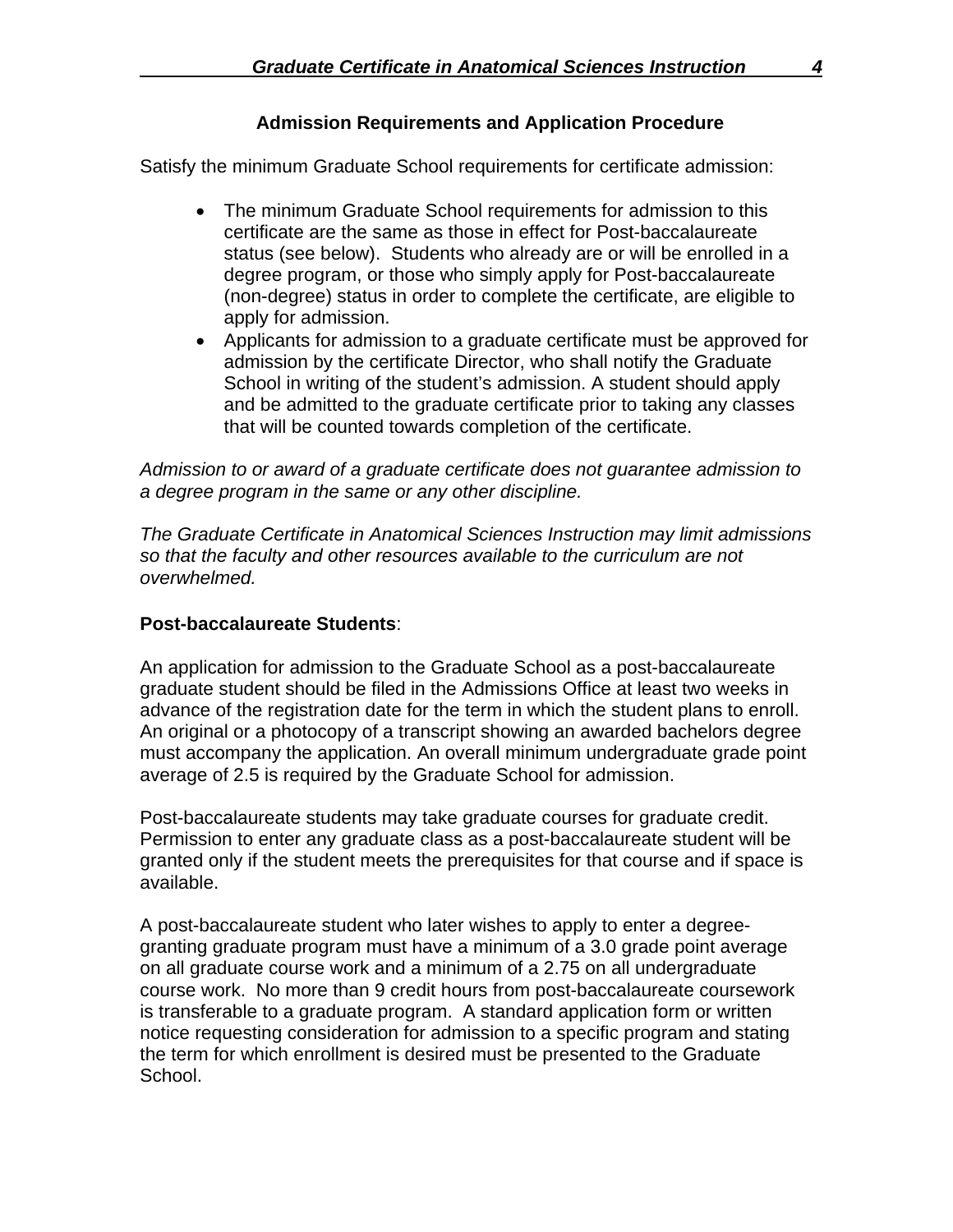## **All Applicants:**

Applicants should submit a letter of support from their graduate advisor (for current graduate students), Director of Graduate Studies (for new graduate students), or supervisor (for postdoctoral or residency students). Individuals who are non-degree-seeking, have already received their doctorate or other terminal degree, and/or who are enrolling only for the Certificate should submit a letter of support from an individual that can comment on the relevant attributes of the applicant for success in the Certificate program.

Applicants should submit a Graduate Certificate in Anatomical Sciences Instruction application to the Certificate Director prior to enrolling for the first course.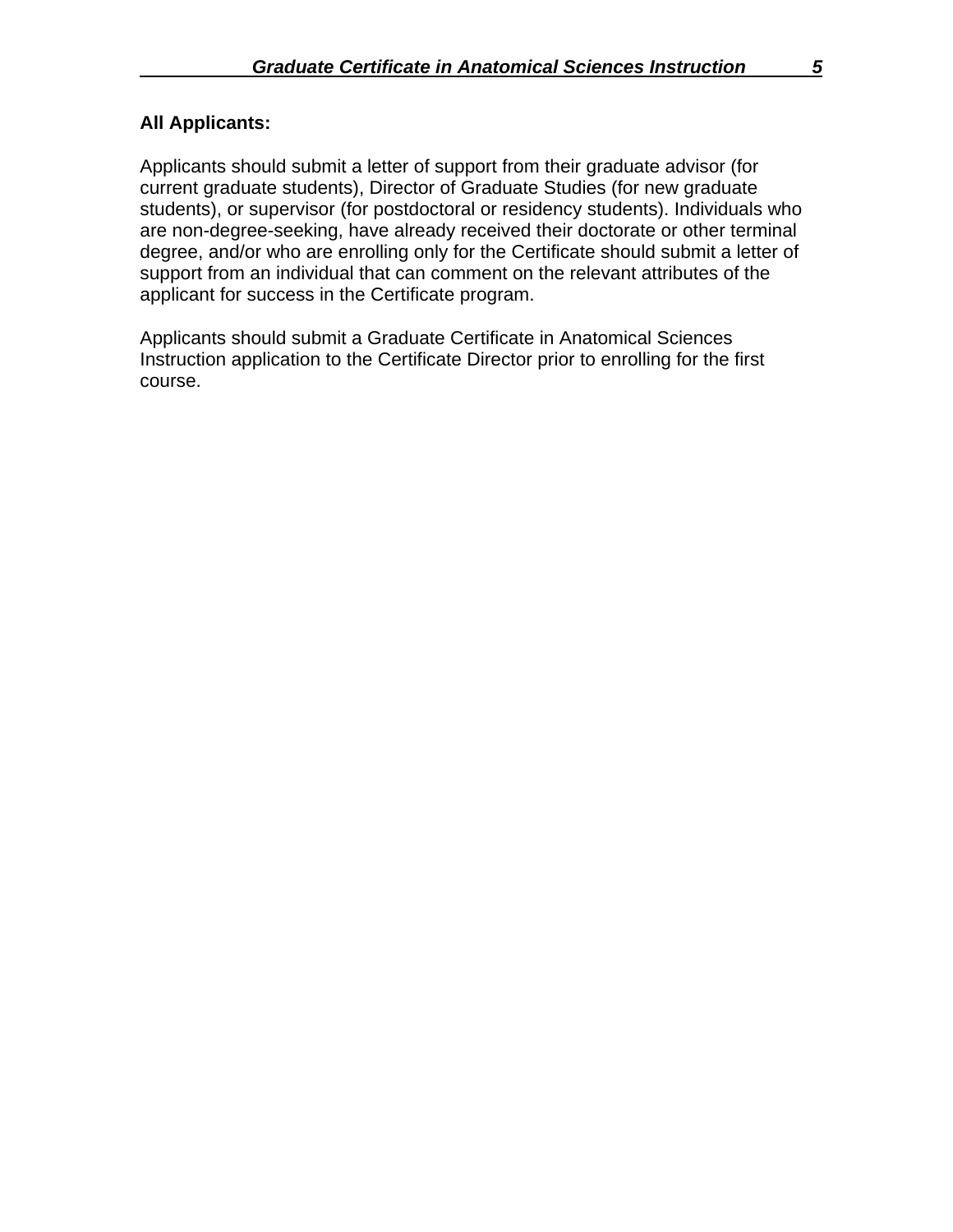# **Application for Admission**

| Educational Experience; list all degrees you have earned or are in the<br>process of earning. Include: Institution, Degree, Major, Date (or anticipated<br>date), GPA: |
|------------------------------------------------------------------------------------------------------------------------------------------------------------------------|
|                                                                                                                                                                        |
|                                                                                                                                                                        |
| During which semester do you anticipate beginning the Certificate<br>Program?<br>Fall 20___ Spring 20___ Summer 20_                                                    |
| Please list prior work experience you have had that may be relevant to your<br>application:                                                                            |
|                                                                                                                                                                        |

**\_\_\_\_\_\_\_\_\_\_\_\_\_\_\_\_\_\_\_\_\_\_\_\_\_\_\_\_\_\_\_\_\_\_\_\_\_\_\_\_\_\_\_\_\_\_\_\_\_\_\_\_\_\_\_\_\_\_\_\_\_\_\_\_**